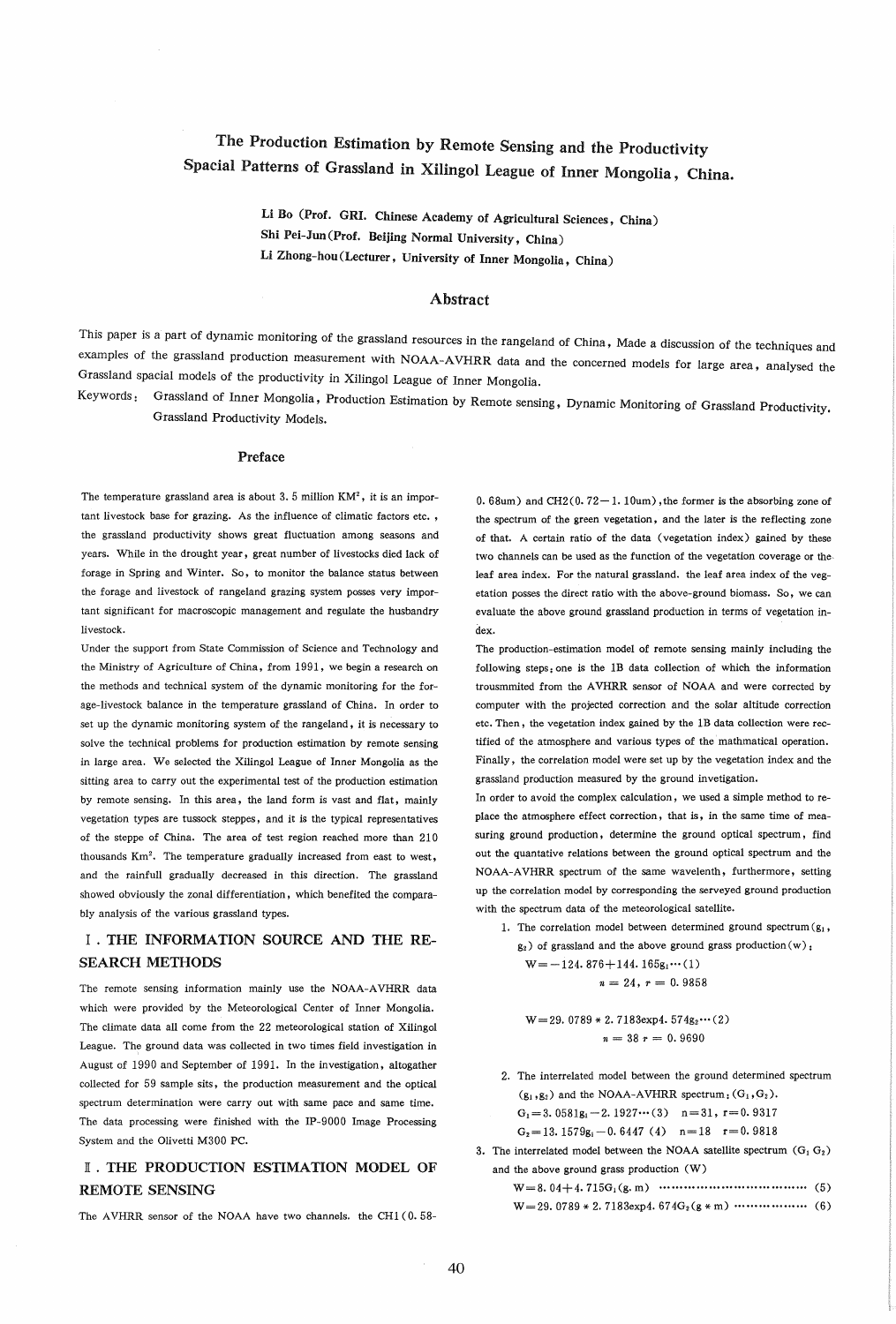We made a calculation with above model (5), and (6), using the Meteorological satellite data on August 13. 1990, the results (the average value) is as the following:

367.382 \* 10exp9 kg fresh weight

389.617 \* 10exp9 kg fresh weight

On the creteria of the ground investigation, the errors of the results by the model (5) is 1.64%, and 5.21% by the model (6). Therefore, the results derived from the production-estimation model of remote sensing can satisfied the demand of the production assessment.

The production measurement model of remote sensing also exists the defect. One is that it is easy to be influenced by the metoerological factors, and another is that the vegetation index is difficult to be determined in the case the vegetation is sparsed. So in order to set up the operational system it is necessary to assistant with the geograghical model.

# lIT. THE GEOGRAPHICAL MODEL OF THE GRASSLAND PRODUCTION ESTIMATION

In view of the facts that the grassland productivity was mainly controled by the regional thermal, water condition, soil condition and its utilization status. So, the grassland production can be looked as the function of these factors.

 $W = f(T, P, L, H)$ ......(1)

in the formula, T: temperature, P: pricipitation; L: soil condition H: human utilizational status. For the natural grassland, under the same condition of the climate, L have little changes, and the H can be ignored, so, the formula  $(1)$  could be expressed in:

 $W = f(T, P) \cdots (2)$ 

Within the testing area, T and P was mainly affected and controled by latitude ( $\lambda$ ), longitude ( $\varphi$ ) and the altitude (h), first, we calculate the P' (the rainfull in growing season), Tj  $(\geq 10^{\circ}C$  accumulated temperature in the growing season):

> $P' = f(\lambda, \varphi, h) \cdots (3)$  $Tj=f(\lambda,\varphi,h)$  ...... (4)  $Tp=f(\lambda,\varphi,h)\cdots(5)$

seperately, take the  $(3)$ ,  $(4)$ ,  $(5)$  formula into the formula  $(2)$ ,

then:

 $W=f(P') \quad \cdots (6)$  $W = f(P', T_i) \cdots (7)$  $W = f(P', T_p) \cdots (8)$ 

On the basis of observation data collected by the 22 meteorological station in the testing area, and selected the other  $\lambda \varphi$ , h values for 80 sites from the landform map scaled  $1 : 500000$ , we set up the mean distribution model with the trend surface analysis method, the results are:

$$
P' = f(\lambda, \varphi, h) = -2926.02\lambda + 20.58\varphi - 11.08\lambda
$$
  
\n
$$
n = 38, r = 0.9437
$$
  
\n
$$
Tj = f(\lambda, \varphi, h) = 22077.32 - 94.26 - 160.09\varphi - 1.83h
$$
  
\n
$$
n = 38, r = 0.9062
$$
  
\n
$$
Tp = f(\lambda, \varphi, h) = 346.80\lambda - 1.438 - \varphi 0.023h
$$
  
\n
$$
n = 38, r = 0.8442
$$

With the models, we can reckon the P, Tj and Tp value in any point of the whole grassland using the interpolation method. We have sign and read 59 values of  $\lambda, \varphi, h$  for the field sampling fron the 1: 500000 landform map scale, and calculated the values of P', Pj, Tp, then, take these into the formula  $(6)$ ,  $(7)$  and  $(8)$ , the results are as follows:

| $W=f(p) = -223.9 + 2.46p$                   | (9)  |
|---------------------------------------------|------|
| $W = f(P', T) = -544.5 + 2.055P' + 0.146Tj$ | (10) |
| $W = f(P, T_p) = 443.4 + 0.738p - 12.01Tp$  | (11) |

Finally, we carry out the works of model-testing and the production calculation, With the landform map scale  $1 : 500000$  as the base map, pointly draw the isopleth of P, Tj and Tp, and compile and draft the grading map of production, then, according to model  $(10)$ ,  $(11)$ , and overlay these two types of map, determining the grading boder. In this way, calculate the values of lower, middle and upper of the grassland production for various grades seperately according available utilization area of grassland, and made a comparasion with the ground investigation data (table 1. )

Table 1. The grasland total production of the Xilingol League

| (fresh weight, $1 * 10exp7 kg$ ) |  |  |  |  |  |  |
|----------------------------------|--|--|--|--|--|--|
|----------------------------------|--|--|--|--|--|--|

|                      | (fresh weight, $1 * 10 \exp 7$ kg) |         |                  |  |  |
|----------------------|------------------------------------|---------|------------------|--|--|
| estimation model     | lower limitation                   | middle  | upper limitation |  |  |
| $W = f(P, Tj, Tp)$   | 339.754                            | 449.715 | 508.096          |  |  |
| ground investigation | 262.99                             | 370.31  | 477.64           |  |  |
| relative errors (%)  | 29.2                               | 21.4    | 6.3              |  |  |

The above geographical production-estimation model reflected the statistical relations between the grassland production and the environmental factors, and the model can be adapted in the condition of difficult to estimate the productionn by remote sensing, e. g. , overcasting day or the oversparsed vegetation etc. and can check its results with that by remote sensing production estimation model.

## N. THE SPACIAL PATTERNS OF THE GRASS-LAND PRODUCTIVITY IN THE XILINGOL LEAGUE

on the basis of above-ground biomass given by the production estimation model, we had a discussion on the distribution model, we had a discussion on the distribution pattern of the grassland productivity and ground investigation data in the testing area.